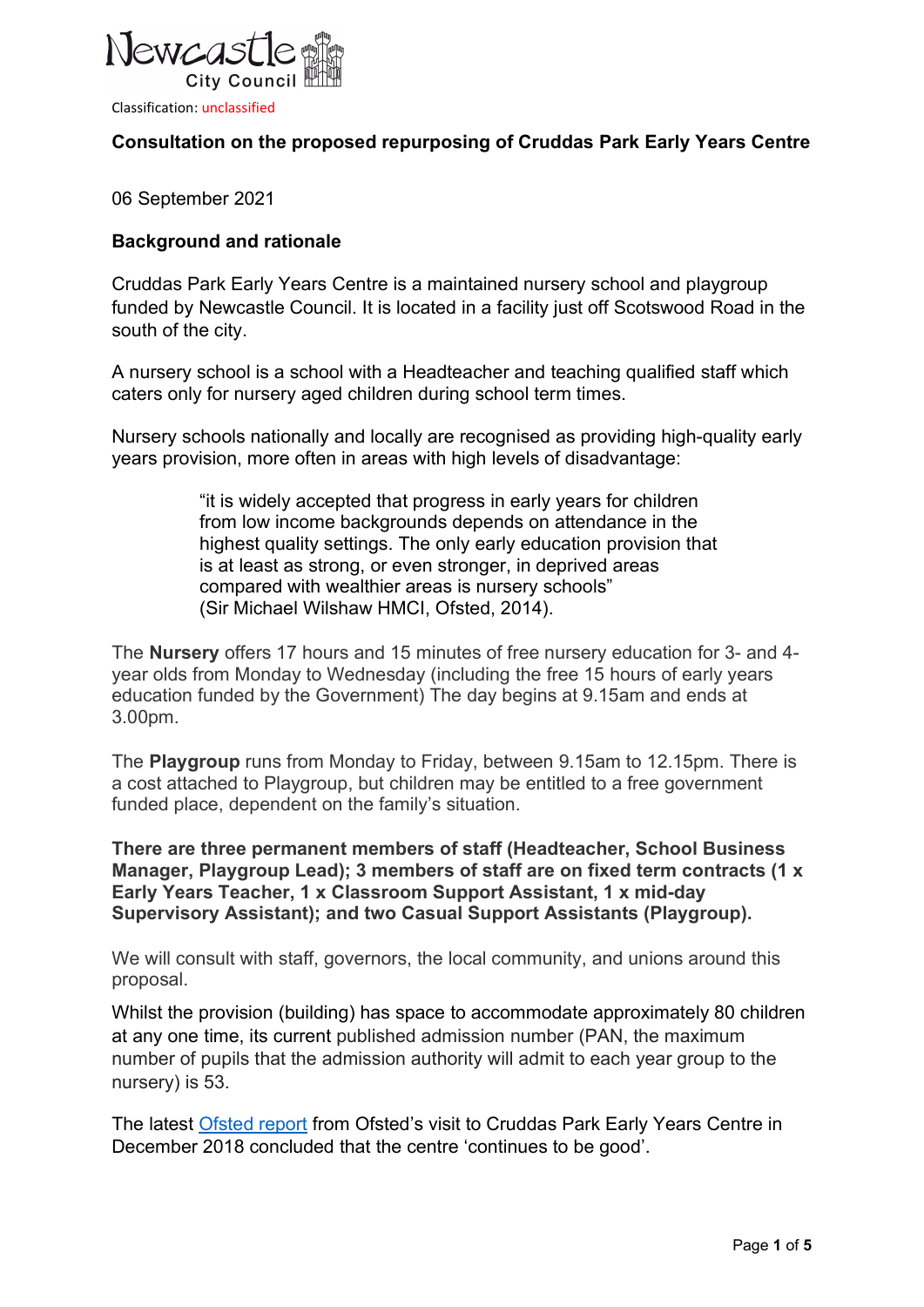

The sustainability of Cruddas Park Early Years Centre has been under review for the last few years as the numbers of families using the centre have declined.

The Early Years Centre has been operating with a financial deficit since 2016/2017 and is projecting an accumulated deficit of £168,000 for end of 2020/21.

In recent years part of the building has been let to Newcastle Bridges School and Thomas Bewick School and before that Newcastle's Pupil Referral Unit.

The table below shows numbers on roll for the playgroup and nursery from the school census. In January 2020 (last data before the first lockdown) there were 27 children at the nursery.

| Year    | <b>Term</b> | E2                                   | <b>N1</b> | N <sub>2</sub> | <b>Total</b> |
|---------|-------------|--------------------------------------|-----------|----------------|--------------|
| 2018/19 | Oct 2018    | 9                                    | 16        | 6              | 31           |
|         | Jan 2019    | 10                                   | 13        | 8              | 31           |
|         | May 2019    | 20                                   | 9         | 8              | 37           |
| 2019/20 | Oct 2019    | 8                                    | 13        | 14             | 35           |
|         | Jan 2020    | 14                                   | 11        | 16             | 41           |
|         | May 2020    | School census cancelled due to Covid |           |                |              |
| 2020/21 | Oct 2020    | 8                                    | 5         |                | 20           |
|         | Jan 2021    | 13                                   |           | 9              | 26           |

### Cruddas Park Early Years Centre number on roll (NOR) since October 2018

#### Source: School Census returns

Nursery education within schools is currently recorded via the codes 'N1' and 'N2' with 'N1' used for children aged 2 at 31 August but turning 3 during the year and 'N2' for children aged 3 at 31 August but turning 4 during the year. E2' (Early second year) for children aged 1 at 31 August but turning 2 during the year

From the spring term headcount, 12 children will leave the nursery in July 2021 to start reception in other local schools in September 2021. If the nursery school closes, a total 14 children will require access to another provider of equal or better quality. Based on current numbers on roll for September 2021 (as at 30/6/2021), numbers of children who will require access to another provision is 27 (within both Playgroup and Nursery).

### The proposal: Closure of Nursery School

The statutory process to close a nursery is set out in the School Organisation process for closure of a maintained school.

Following a review of Cruddas Park Early Years Centre, we have found that there are insufficient numbers of children using the centre compared to capacity and the centre has been running at a financial deficit for a number of years. This was reported to Newcastle City Council's Cabinet in April 2017 and officers were authorised to review and consult on the future of Cruddas Park Early Years Centre.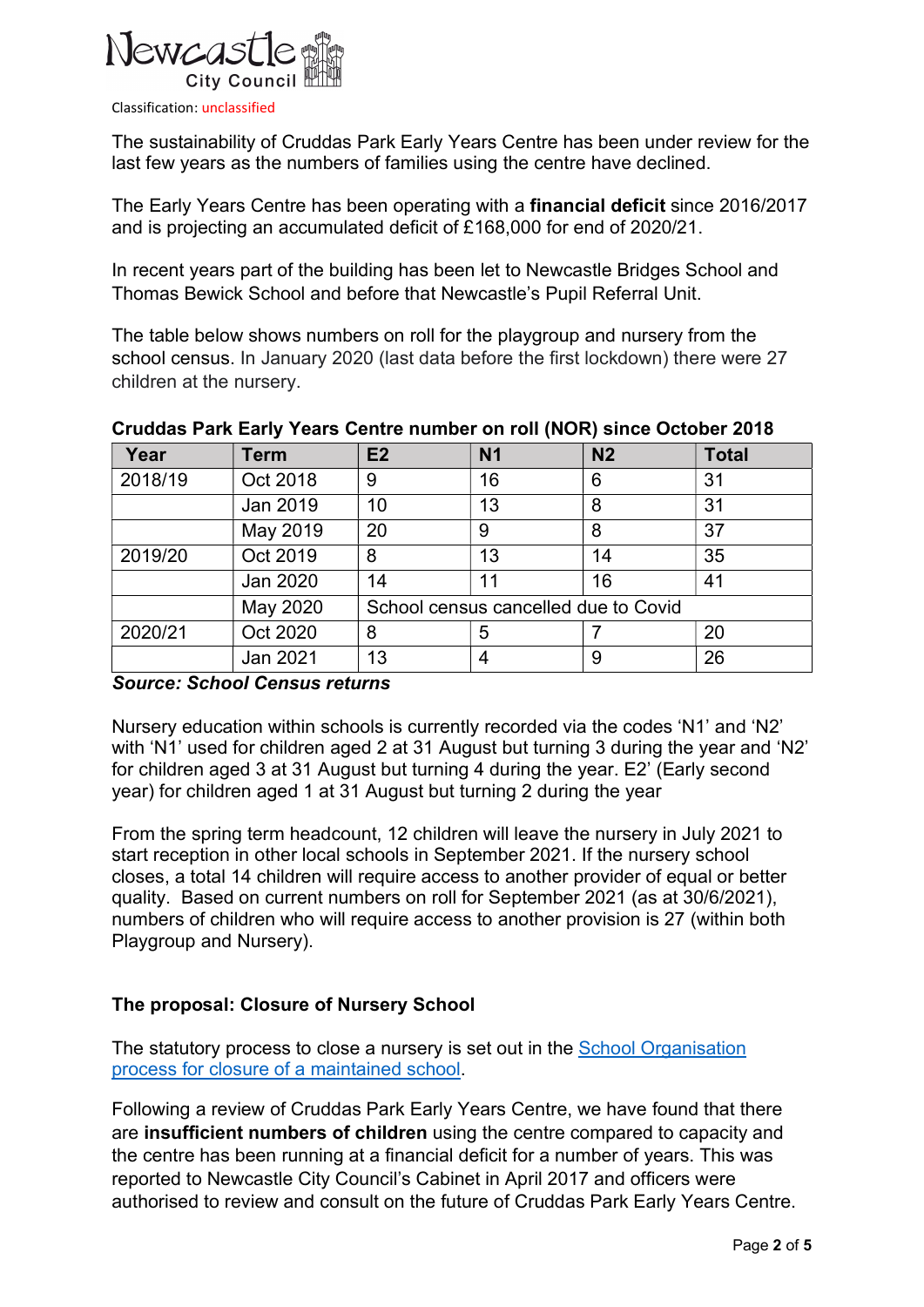

However, there is sufficient early years provision in the nearby area to absorb the current numbers using Cruddas Park Early Years Centre and this provision is rated as either Good or Outstanding by Ofsted.

- Within a 1-mile radius around CPEYC there are 1,000 children on roll and 1,097 available early years places (Childcare Sufficiency Assessment 2019)
- Within a 2-mile radius there are 2,355 children on roll and 1,097 full-time equivalent early years places available. The 2019 the Childcare Sufficiency Assessment found 82% occupancy in that area, still suggesting some capacity.

## The proposal: Opening an Early Years SEND Hub

We propose that Cruddas Park Early Years Centre would become an Early Years Special Educational Needs and Disabilities (SEND) Hub. It would provide flexible shared spaces with access to education and health services for families of children with special educational needs or disabilities across the city all in one place. This would build on existing good practice and provide a strategic collaborative approach.

Newcastle City Council will work closely with Newcastle upon Tyne Hospital Trust (NUTH) to deliver services from the hub including: multi-disciplinary early intervention groups, assessment clinics in a child and family friendly environment, parent/carer drop-ins, SEND toy library sessions, training for parents/carers and the Early Years workforce across the city.

### Outline of process and timeline

Newcastle City Council proposes for the existing Cruddas Park Early Years Centre nursery and playgroup to be closed at the end of the spring term 2022.

In summary, this will involve the following five-stage statutory process for the closure of the nursery school:

- Stakeholder Consultation No prescribed timescale
- Publication of statutory notice 1 day
- Representation period must be 4 weeks
- Decision (by local authority) within 2 months of end of notice
- Implementation as per statutory notice.

We are inviting staff, parents of children at Cruddas Park Early Years Centre, and other interested parties, to take part in the stakeholder consultation, including meetings and the opportunity to ask any questions or discuss concerns. There is a response form that we would encourage you to complete as part of the consultation which is available at https://letstalknewcastle.co.uk.

The stakeholder consultation is scheduled to commence on 06 September 2021 and will close at 5pm on 15 September 2021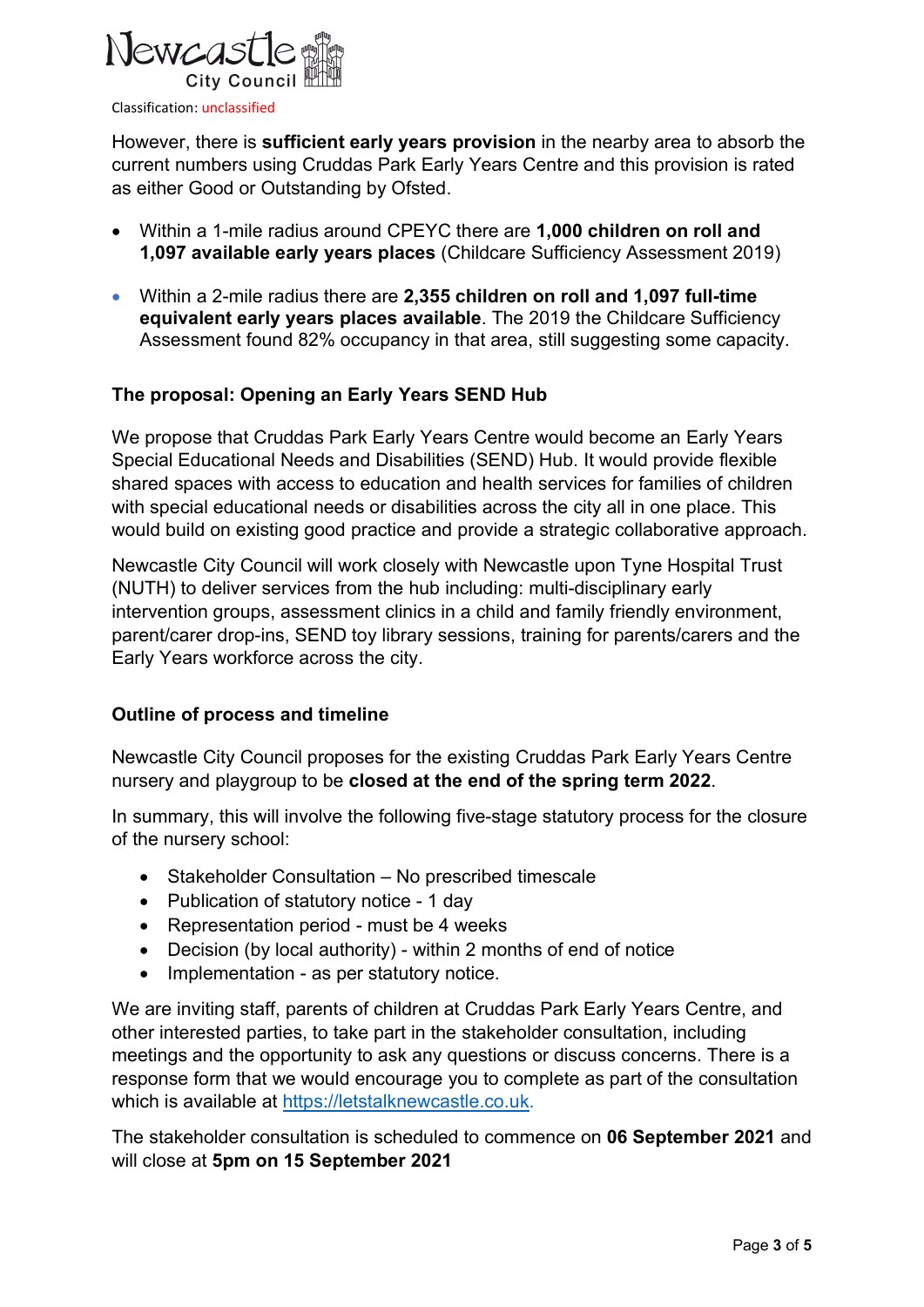

# Stakeholder Consultation Events

## Monday 06 September 10am to 11am

Consultation with Cruddas Park Early Years staff at the centre.

## Wednesday 08 September 11.30am to 12.30pm

Use this link to join our online meeting: Click here to join the meeting

## Wednesday 08 September 2021, 6pm to 7pm

## at Westgate Community College

Come along to our stakeholder event and speak to us in person with your questions. Places are limited due as this will be a socially distanced meeting so please confirm your attendance in advance by calling 0191 2115074.

## Thursday 09 September 2021 1pm to 2pm

Use this link to join our online meeting: Click here to join the meeting

## Friday 10 September 2021 9am to 10am

Use this link to join our online meeting: Click here to join the meeting

If you are having difficulties logging onto the online meetings please phone: 0191 2115074 and we will try to assist you.

## The stakeholder consultation will close on 15 September 2021 at 5pm.

Following the stakeholder consultation, we will collate all responses for all decisionmakers to determine whether to proceed to the next stage of the process. This would be a 4-week statutory notice period.

We will be working towards a cabinet decision being made on 22 November 2021.